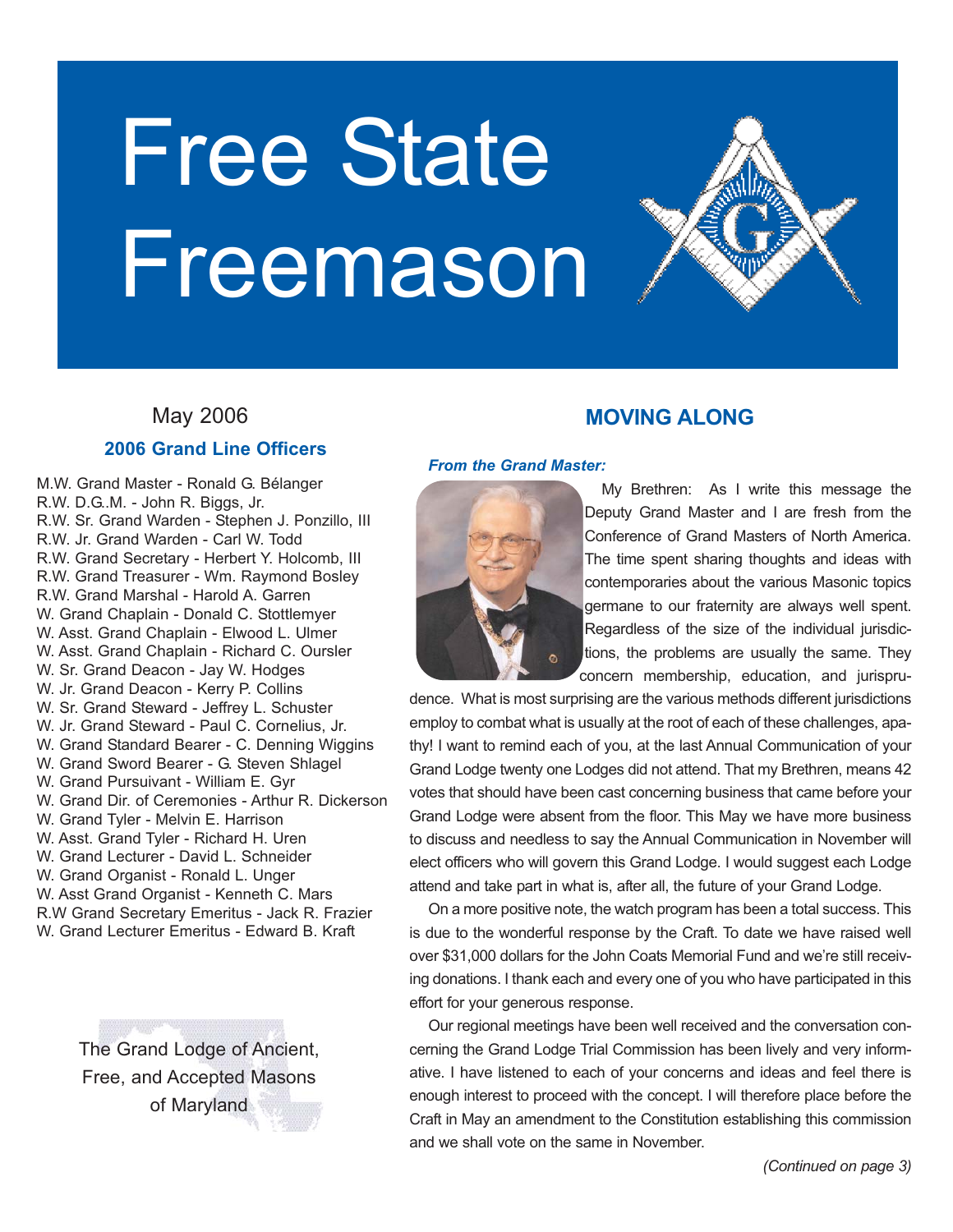Deadlines for submitting articles & information for publication in the *Freestate Freemason*: the 20th of January, March, May, July, September, November. These dates are firm as the issue must be formatted and given to the AASR the last day of these months.

Grand Lodge of Maryland 304 International Circle Cockeysville, MD 21030 410-527-0600 tel 410-527-1276 fax FSFM@covad.net http://freemasonry.org/maryland/gl

#### **Article Submission**

These points should be followed for articles submitted for inclusion in the FSFM:

Original pictures or pictures from a digital camera on disk are fine - use the highest resolution.

Ink jet prints or newspaper pictures **will not reproduce satisfactorily.**

If you desire return on the pictures they must have submitting individual's name on back.

Pictures should have accompanying documentation detailing who is in the picture and what the picture represents if not accompanied by an article.

Articles must be typewritten.

Articles can be submitted to the editor by e-mail, fax, regular mail or dropped off at the Grand Lodge office.



# **The Grand Lodge of Maryland Ballroom Rentals**

**Contact:** Raymond J. Vogel, Ballroom Coordinator at 410-527-0289 E-Mail: glballroom@covad.net, Fax 410-527-0289

**Office Hours:** 8:00 a.m. - 3:00 p.m.- Monday - Friday by appointment. **Catering:** Approved list of caterers.

**Ballroom Capacity:** Receptions, 320, with a nice dance area. 410 for banquets without dance area. Separate room for Weddings and Special Events. **Rates:** Call for information.

**Parking:** Free on site, 178 spaces.

**Information:** Foyer is marble with a fantastic staircase. Ballroom is 55 ft. x 111 ft., with hardwood floors. Twelve brass chandeliers, dance area depends on table setup. A must see in person to really see and feel the beauty of this facility. Call us and come see our Ballroom in this beautiful Hunt Valley setting.

## **License Plates**

Masonic License plates are available to Maryland Masons, with vehicles registered in Maryland, as well as their wives, widows, and sons and daughters living at home.

You do not have to wait for renewal of registration. Call Ray Vogel at 410- 527-0600 to find out how it works and how easy it is to put them on your vehicle. Ray is available during regular business hours Monday through Friday. **Be proud of your fraternity and display these plates on your car this year.**

# **Chair Plaques & The Tree of Life**

**Chair Plaques** are for chairs located in the Corinthian Room on the second floor of Grand Lodge. You may have your own name on a plaque, or have it in memory of, or to honor a person, club, or group.

**The Tree of Life** is located in the main lobby of the Grand Lodge Building. You can sponsor a leaf on the tree, or have it in memory of, or to honor a person, club, or group.

The Chair Plaques and the Tree of Life leaves cost only \$200.00 each. This provides you with up to four lines on either, with twenty-one characters per line. What a wonderful way to remember someone. Call Ray Vogel at the Grand Lodge at 410-527-0600 to make arrangements for yours.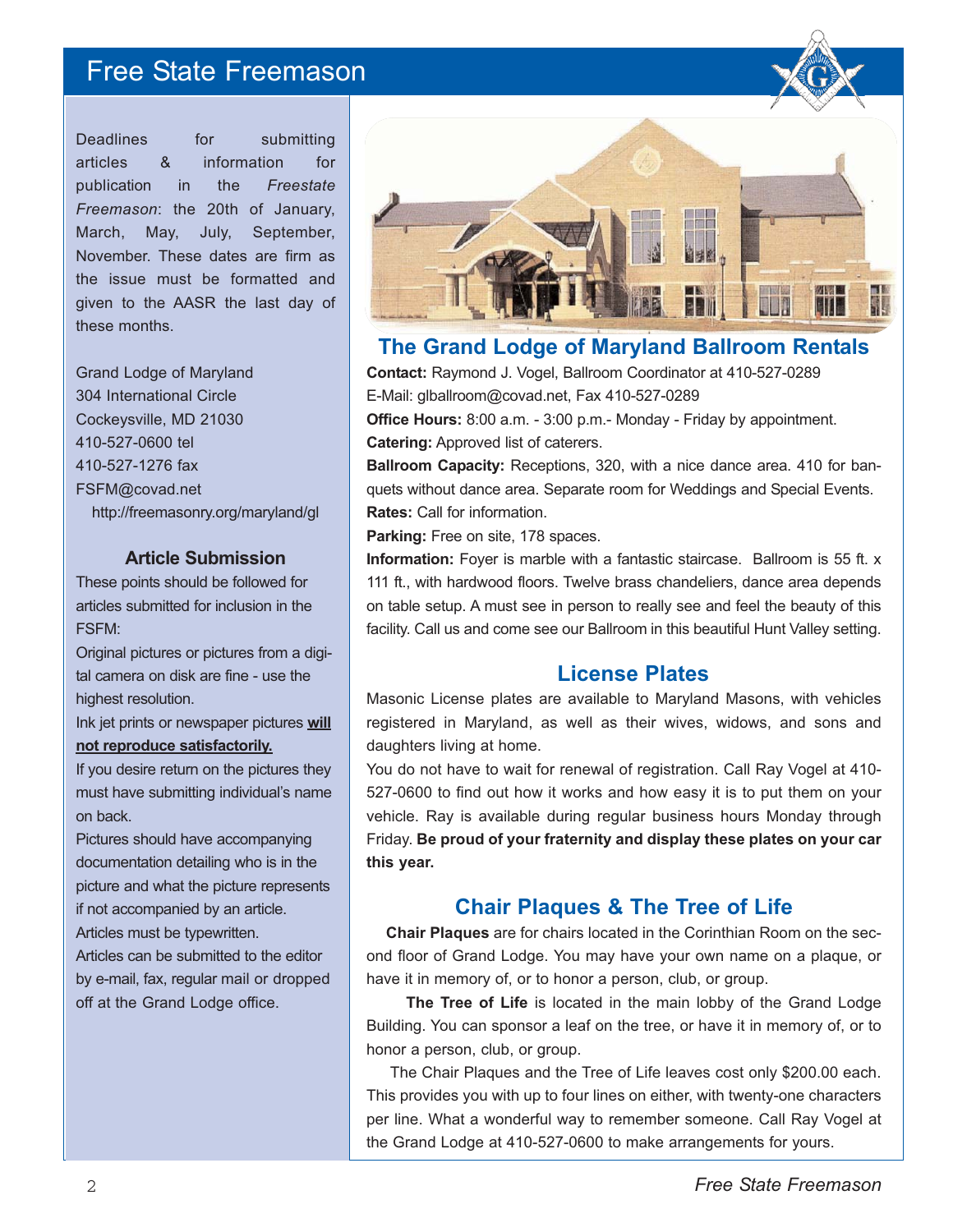

#### *(Continued from page 1)*

The Land Lease project is, as of this writing, still in limbo. There will be a full accounting of this project at the Semi-Annual in May to be held on the 13th at 10:00 a.m. in the Grand Master's Report. Our development partners, The Shelter Group, and the Grand Lodge have been patient and persistent in trying to accommodate the County Commissioner, Mr. Smith and one of his minions, Mr. Ianucci. Much to our disappointment, all of our efforts have been to no avail. Unless there is some considerable change and movement on the part of the county, I fear our project may be at an unfortunate end. Not only does the Grand Lodge lose a source of revenue for many years to come, the county of Baltimore loses a considerable tax income from the project as well. We have done our best for our Grand Lodge.

Finally, let me encourage each of our Lodges to get out into the community and make your presence known. There is, for whatever reason, a renewed interest in our Fraternity and we have a window of opportunity presented to us that we must not ignore. Schedule an "Open House" or a "Get to Know Masonry" meeting and open your doors to the beauty of our Craft. I look forward to visiting with as many of you as possible this spring and let's all be about promoting this wonderful organization we call "Freemasonry." Onward my Brethren, let us be ever Onward!

> *Fraternally, Ronald G. Belanger Grand Master*

## **From the Deputy**

Brethren,



I recently spent a couple of days in the hospital for the extraction of a nasty gall

bladder. While there I contacted a virus as well, and I quickly found out that coughing and sneezing weren't at all compatible with 4 incisions in the tummy. That is now behind me and I am back at the office. I do appreciate the many phone calls and cards sent me by many of you – it really is a bright spot in the day when you aren't particularly feeling all that great.

One of the things I spoke of during the Regional meetings I did attend was the need for us to be more attentive to mentoring the new candidate. I am not speaking of the short period we mentor someone while he is taking part in a One Day Class, or the mentoring he gets while learning catechism – rather, I am speaking of the need to practice mentoring on a regular basis for 6 months to a year following the candidate's Master Mason catechism completion. Often I have seen a new member come to Lodge, left to sit by himself and not made to feel a part of the group. How long do you think he will continue to attend?

Each Lodge should assign knowledgeable and out-going Brothers, willing to spend time with

the new candidate, teach him the things needed to function in Lodge, such as how to move around in Lodge, how to be recognized, etc. This is basic information, but so often is not appropriately passed on.

We have taken steps to move the fraternity into the age of technology – web sites have the potential to expose the fraternity to the world. I presently answer about a dozen emails a week requesting information on the fraternity, and how to pursue membership. Does your Lodge have a web page? They are not expensive if it is placed on the Grand Lodge's web server – if our annual cost is \$300 a year, and we have ten Lodges with web sites, the cost is \$30 a year to each individual Lodge. Twenty Lodges on line brings the cost to \$15 a year. These are approximate figures, but points out the fact that this is a very inexpensive way to advertise your Lodge and its activities. If your Lodge doesn't have a web site but has the desire to start one, contact Tom Velvin, one of our webmasters. Tom will be happy to assist you in this endeavor.

The new Grand Lodge Listserv is available to every Mason, and every Masonic organization in Maryland. It is simple to activate your account.

# **New School of Instruction**

The Grand Lodge has started a new School of Instruction. The school is for any Master Mason *(Continued on page 4)*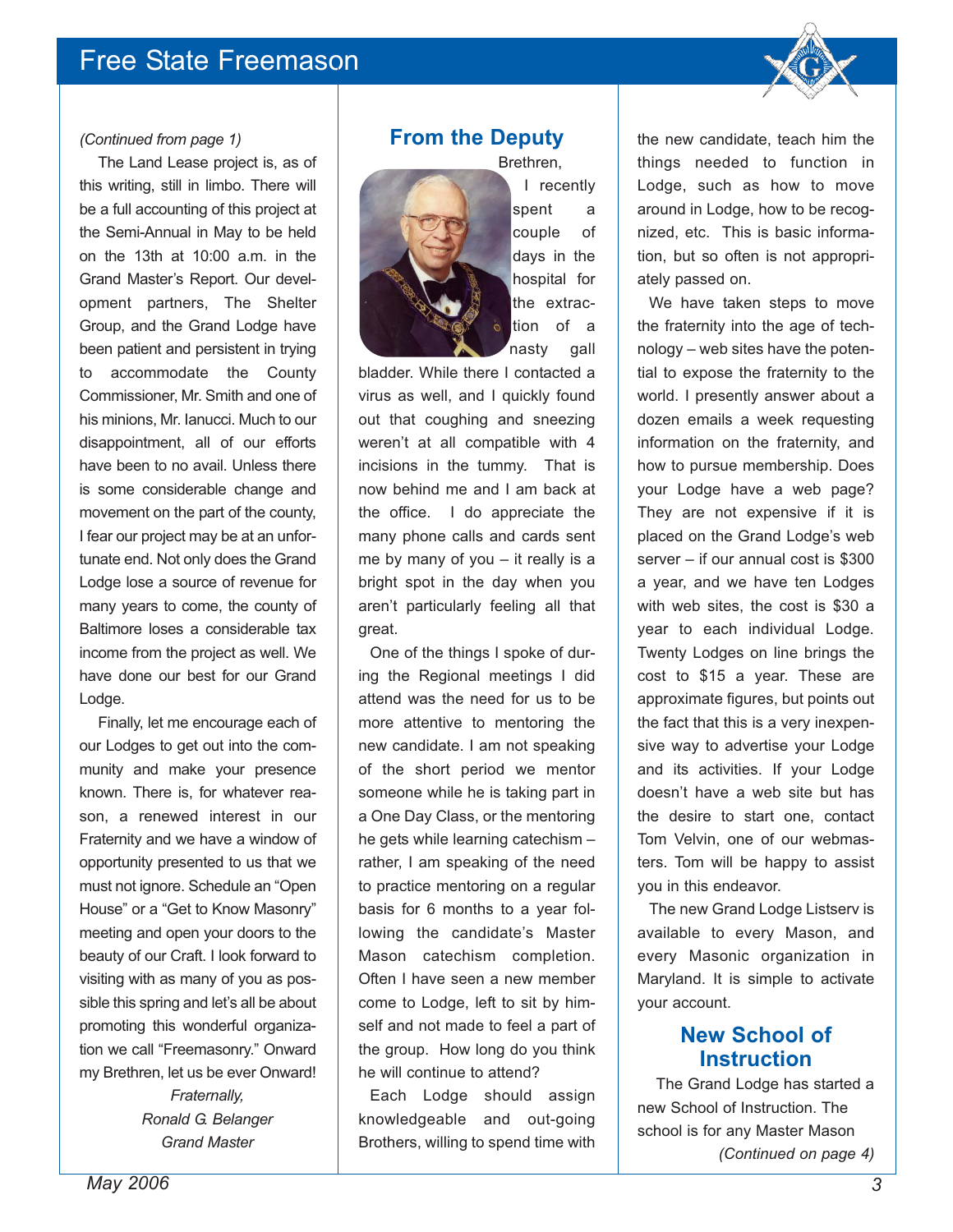

#### (Continued from page 3)

interested in attending. We would particularly invite and encourage all Officers, Ritualist and Instructors to attend. The school is scheduled for the third Monday of each month, February through November (no session in June, July or August). The starting time is 7 P.M. sharp. Depending on the crowd and room availability we will meet in the Grand Lodge Room. We will have several Deputy Grand Lecturers in attendance to answer any question you may have about our ritual and other ritual programs. We had our first meeting on February 20 and had nine lodges represented with over 30 in attendance. Each lodge is encouraged to take advantage of this new approach with this new school.

If you have any question please call Dave Schneider, Grand Lecturer at 410-247-4039

## **Grand Conclave**

This year's Grand Conclave will convene at 9 a.m. on Saturday, May 27, at Freemasons' Hall in Cockeysville. Our hospitality room will be in the Hampton Inn, York Road (about ¼ mile south of Shawan Road).

The first official event will be a leisurely Friday dinner at the nearby Friendly Farms Restaurant at 6:45 p.m. The Grand Commandery banquet will be a catered dinner at Java Bay, a private dining room in the executive office complex off McCormick Road. On Sunday, May 28, we will meet in the Masonic

Home's dining room for breakfast and follow it up with our farewell religious service in the beautiful chapel there at Bonnie Blink.

Registration forms have been mailed to each Recorder and are available through him or Grand Recorder S. K. William Colburn.

### **Temple Committee**

Time for an update on the ongoing happenings of the committee. First of all, all meeting rooms now have MASTERS CARPETS! A much needed addition. We took some pictures of the presentation of them to Washington Lodge No. 3.



The next big project is in the "Pool Room!" The back pool table has been sold. As soon as it is removed we plan to create another room by putting up a wall with a door, just beyond the front pool table. In this new room, we will place a conference table with chairs, so that lodges can hold meetings (i.e. committee meetings, Past Masters meetings etc.) instead of having to sit in the Common Room. There will be enough room at the end of the new "conference room" for an instruction area for teaching catechism.

Also, we intend to clean up the MAIL BOX AREA. We hope to place a ledge or table below the mail boxes whereupon correspondence can be placed to make it easier when distributing material to the boxes.

There are plans for the future to replace or reupholster some of the Master's and Warden's chairs in the meeting rooms.

Also, the Common Room is on our list to be beautified. To make it look warmer and more comfortable.

Last but not least, the ice machine is in place, but not ready. There is a delay in creating drainage for it, but just as soon as it is operable you will be notified. So for the time being, continue to order ice as you have been.

*(Left: Bro. Pat Green, Chairman of the Temple Committee, displays one of the new Master's carpets added to the meeting rooms.)*

### **Honorary Past Master**

In November 2005, Temple Lodge No. 128 held an Open Affair for family and friends for the purpose of Making Brother Daniel Crouse an Honorary Past Master. Brother Crouse has been in line twice but had to drop out because of the health of his daughter and then himself

There were 72 family and friends present, and with this many people knowing no one divulged this affair to Brother Crouse. It was a great surprise to him and made a moment in his life he will never forget. Brother Francis Callahan presented *(Continued on page 5)*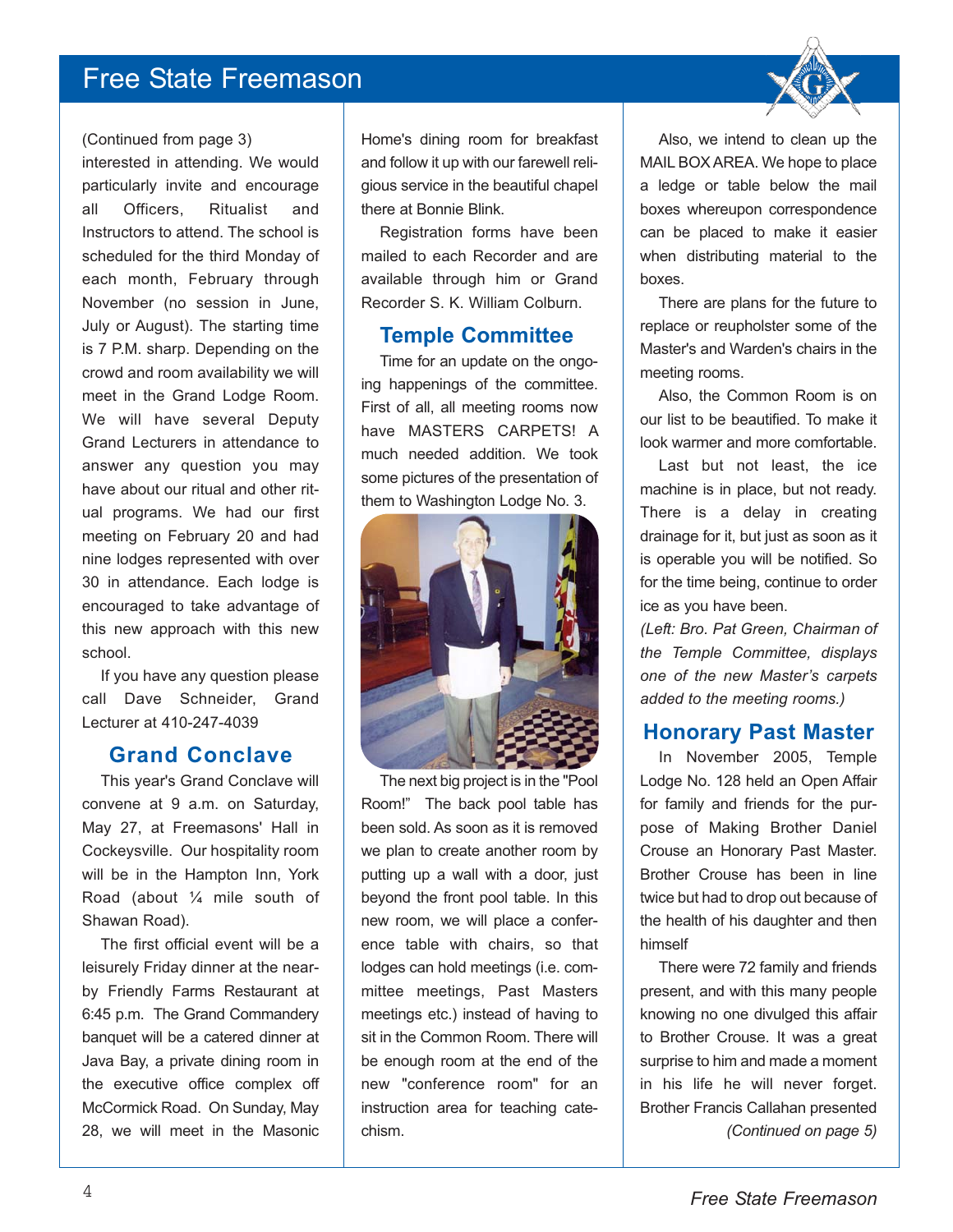#### *(Continued from page 4)*

him with a Past Masters Certificate, Brother Richard Andrew Presented a Past Master apron and W.M. Robert Sparks presented a plaque and gavel.

Among some of the dignitaries present were P.G.M Bennie Owens, P.G.M John A Young and G. C. Jim Coker, after their introductions Brother Crouse said a few words on what Masonry means to him and the friendship and brotherly love that was shown on this night, and thanked every body for attending this special night for him.

There was singing by the Ames-Harmony Praise Team and all present were asked to join in the song that they knew after the songs, refreshments and plenty of fellowship were enjoyed by all.

### **Temple Lodge No. 128 First Table Lodge**

On October 8 Temple Lodge No. 128 held their first Table Lodge and it was a sell out. W.M. Robert Sparks with the help of Brother Richard Andrew put the occasion together. This was the first time for a table lodge for many of the brethren. The ladies of the Eastern Star put on a very delicious meal.

The guest speaker of the evening was Governor William Donald Schafer our Comptroller for the State of Maryland. Everyone present enjoyed the presentation. Brother Schafer enjoyed the evening of fellowship with Brother Freemasons. After his speech he was presented with a gift from the Temple Lodge No. 128 presented by Brother Christian Jensen also Brother Brian Gall of Centreville Lodge No. 180 presented a sketch of Brother Schafer and both were accepted with great pleasure.



After the guest speaker the Grand Master of Masons of Maryland gave a short talk. Among some of the dignitaries there were Brother Gerald Piepiora President of the Grand Inspectors and Brother Robert Trice, Past Grand Master of the State of Delaware.

### **Grand Commander's Message**

Sir Knights:

Spring is in the air, and thanks to daylight savings, not only do we have the promise of lengthening days but most of us find we are imbued with new energy and renewed hope - hope for an Orioles winning season, hope that we can spend more quality time with our wives and kids in some beautiful vacation spot, hope that we can finish that outdoor home improvement project while the soft, bright days of spring and summer are with us. Let's make room on our list of hopes and

plans for the work of the Commandery. How we expend our energy and what use we make of those extra daylight hours is up to each of us. My hope is that we will all use some of these irreplaceable, priceless hours to preserve for posterity the beautiful Christian Orders conferred in the Commandery. Remember, practice makes perfect.

Would you use the minutes, hours and days of your life more wisely if you had to pay for them? We cannot put a price tag on the minutes and hours we possess. They are given to us freely by God as a gift of His grace. This makes them far more valuable than any monetary figure could suggest. Therefore, let's all take advantage of the opportunities time provides to serve.

This year, April is the occasion for the Christian world's most important religious observance. Beginning with Palm Sunday (the day Jesus was received by cries of "hosanna" as He entered Jerusalem), descending to the abject terror, violence and desolation of Good Friday and ending with our New Beginning in the celebration of Easter, the Resurrection makes us all whole. As Christian Knights, Easter is the time to re-examine our vows of Knighthood in the shadow of the Cross and resolve to serve our God, our communities and our fellows as did the Knights of old who are our exemplars.

> Fraternally yours in Christ, Jim Coker, G. C. of Maryland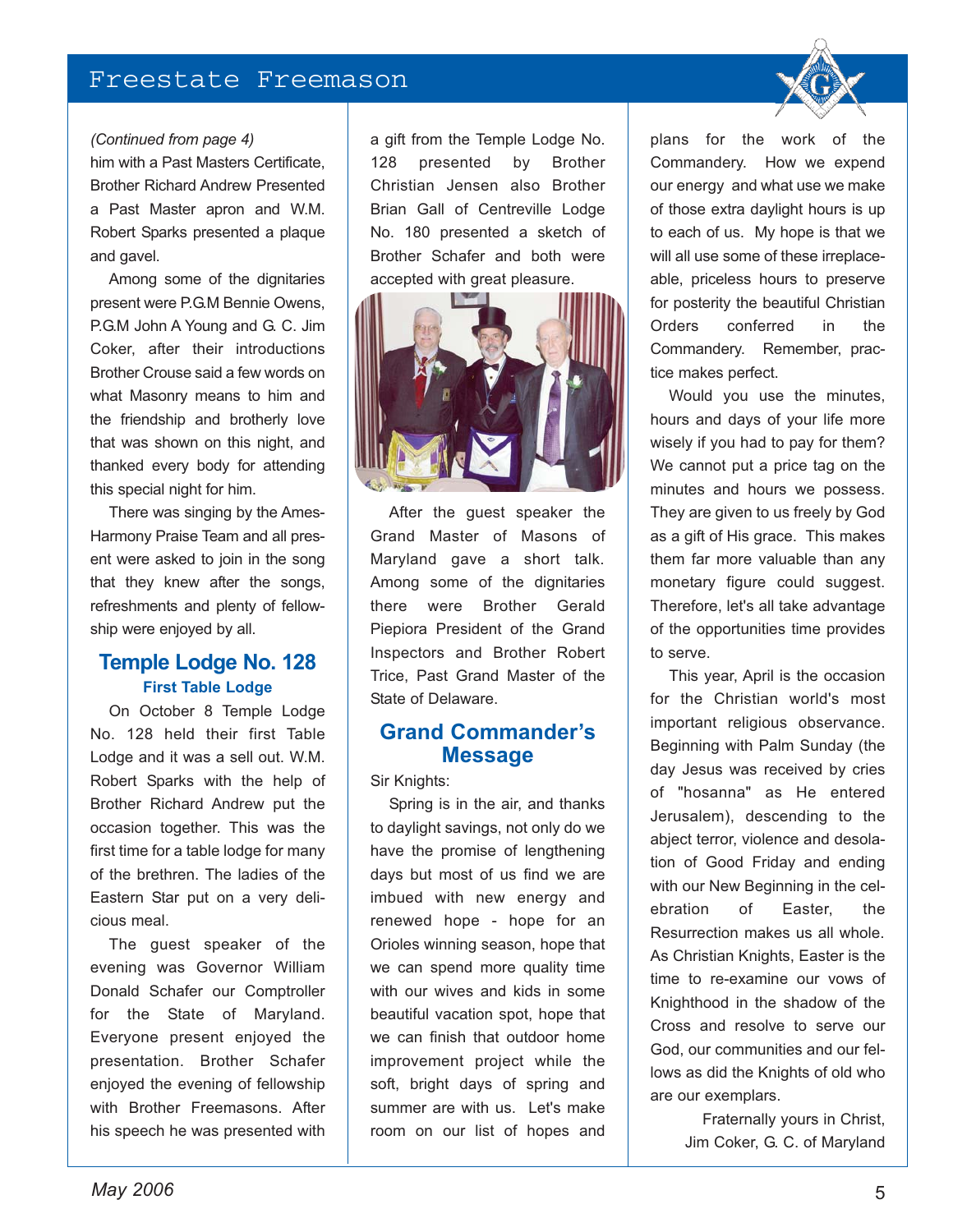

#### **Boumi Shriners**

Noble Glenn J. Daniel, Illustrious Potentate of Boumi Temple 2006 would like to invite Brother Masons to join with him in Shrinedom. The Shrine organization is an additional arm of the Masonic fraternity where brothers join for a single cause. The Shrine's official philanthropy is Shriners Hospitals for Children, a network of 22 hospitals that provide expert, no-cost orthopedic and burn care to children under 18.

For over 80 years, Shriner Hospitals for Children have provided some of the best medical care in the world, totally free of charge, to approximately 770,000 children with orthopedic problems, severe burns, and spinal cord injuries. If you know a child Shriners Hospitals might be able to help, call us tollfree at 1-800-237-5055.

Here at Boumi Temple Shrine, 5050 King Avenue White Marsh, we support the hospitals by the works from 17 Marching Units and 34 Clubs all joining in the spirit of fun and good fellowship. Since 1884, Boumi has been under the guidance of 89 Past Potentates and very proudly, PP Raoul L. Frevel, Sr. (1992) now an Imperial Past Potentate. There is a proud feeling of years of fraternal brotherhood here at Boumi. In our Clubs and Units we have a lot of color and diversity within them, wearing an apron serving the vast cornucopia of food after a business meeting to driving a Big-Rig (smaller version) in a parade. We have fun with people and have fun with each other; we are a fraternity with a cause.

Activities coming up: Spring Musical April 30, 2 p.m. to 4 p.m.; and the Patio Party Dance May 27, 8 p.m. to Midnight (Platter).

For information about any activities or membership in Boumi Shrine, contact Noble P. Edward (Ed) Triplett, Recorder (410) 391- 6400.

## **Evergreen No. 153 Renovates Temple**

Evergreen Lodge No. 153 will hold its first meeting in its refurbished Temple on March 6, 2006, at which time a third generation Mason will be raised. A public dedication service will be held at 2 p.m. on Saturday April 29, 2006. Main Street will be closed for the dedication service.

The service will be preceded and followed by an open house for all who wish to visit. Evergreen Lodge No. 153 meets on the first and third Monday of each month, October through June. We encourage Masons throughout the State of Maryland to set aside one of those Monday nights to come and have fellowship with us.

# **GRAND LODGE SUMMER SCHOOL**

This year our Grand Lodge Summer School will again be eight evenings. The schools will be held in the Grand Lodge Room, Cockeysville, Md. The schools will begin at 7:00 P.M. The dress code will be casual. Please no jeans, shorts or tank tops.

The three catechisms' will be given on the first evening. This will allow each lodge to bring their

INSTRUCTION COMMITTEE AND their RITUALIST to review all three catechisms' in one evening. Thereby saving them two nights of attending summer school.

There will be a special events evening on August 15th.

This year we will be SERVING REFRESHMENTS after each school. Come and join in the fellowship and learning or refreshing yourselves with our ritual.

On the last evening certificates of attendance will be distributed. The schedule for this year is: JULY 11 - 7 P.M. Grand Master's Lodge will open our School. The three Catechisms' JULY 18 - 7pm - E.A. Degree JULY 25 - 7pm - E.A. Degree AUGUST 1- 7pm - F.C. Degree AUGUST 8 - 7pm - F.C. Degree AUGUST 15 - 7pm - Special Events evening AUGUST 22 - 7pm - M.M. Degree AUGUST 29 - 7pm - FINAL EVENING -M.M. Degree and **Certificates** State Schools will be held at the following locations July 6 - Hagerstown 217- 7:00pm - M.M. Degree July 13- Wicomico 91 - 7:00pm - M.M. Degree July 20 - Columbia 58 - 7:00pm - F.C. Degree July 27 - Cambridge 66 - 7:30pm - M.M. Degree August 3 -James W. Bowers 173 - 7:00pm - E.A. Degree August 17 - Centerville 180 - 7:30pm - M.M. Degree *(Continued on page 7)*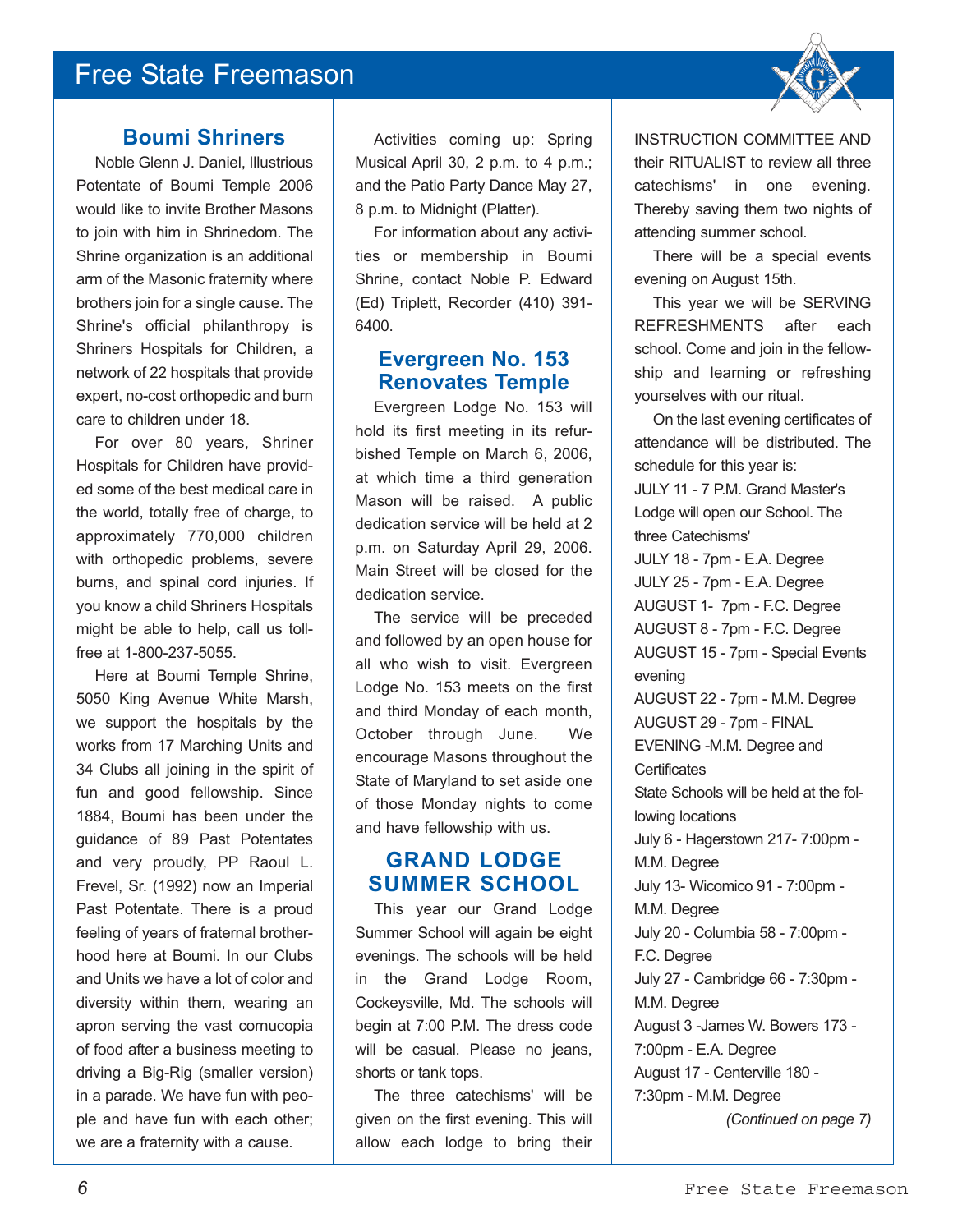*Continued from page 6)* August 24 -Potomac 100 - 7:00pm - M.M. Degree Centennial 174 - 7:30pm July 20, July 27, August 3, August 10 - The three degrees and a special events evening on the last night.

If you have any suggestions please send them to any DGL or me. Questions from those in attendance are welcomed and encouraged.

### **Regional Competition**

The M.W.G.M. Bro. Ronald G. Belanger, has made known his desire to return to some form of Ritual Competition. Beginning this year we will try a different approach. The competition will consist of all qualified members of subordinate lodges within a Region. The competition will be between the Regions and not each individual lodge.

Our objective is to create quality competition among the Regions throughout the state. We feel that during the rehearsals and actual competition the quality of our ritual will be preserved and hopefully enhanced. Finally, we hope that this type of competition will light a spark under some very qualified Masons and inspire them to join in their lodge as future officers. M. W.G.M. Ronald G. Belanger has approved the following guidelines to govern the competition:

The Deputy Grand Lecturers will solicit and select officers for the competition from all lodges within his Region. A form containing the participants will be completed and sent to the Grand Lecturer.

The only persons not eligible for the competition are all DGLs and past Dgls. All other Master Masons in good standing of a subordinate lodge are qualified to participate.

This year the competition will include opening the Master Mason Lodge, receiving the Brother, the complete second section including the lecture, charge, edict, admonishment of the brother and closing of the Master Mason degree.

Floor work and officers movements will be included in the scoring. Each Region must provide their apron. All other implements will be provided.

A grading system will be distributed prior to the date of competition. This will allow the Deputy Grand Lecturers to use this as a tool to gauge how well their ritual team is doing during their preparation for the competition.

First, Second and Third place winners will receive awards. All other participants will receive a certificate of appreciation for their precipitation. The Regions are:

Northeast/Upper Eastern Shore, Lower Eastern Shore- Jim Davidson & Lawrence Adkins; Western Region, MidWestern Region - Frank Eberly & Fred Reel; Baltimore County North, West/Carroll County - John Doyle & Steve Winer; Baltimore County South/Central MD., Montgomery County, Southern MD. - Paul Fishell, Ted Harding, John Crull, Jr. & Carl Todd

If you have any questions concerning the competition, please talk to your Deputy Grand Lecturer or call Dave Schneider, W.G.L.

## **Octoberfest**

The Grand Lodge of Ancient Free and Accepted Masons of Maryland is delighted to hold a typical German Octoberfest during the evening of the Harvest Home Day on October 21, 2006 starting at 6:30 pm until 10:30pm at the Grand Lodge ballroom.

This Event will be organized by Germania Lodge No. 160 and will feature German music, food, beer, etc. including German folklore, dances and other entertainment

You are invited with spouses and friends to join us at this special happy event.

## **Olive Branch Lodge No. 47 in Sturgis, South Dakota**

wishes to welcome all Masons to a Special meeting of the Lodge during the Sturgis Motorcycle Rally and Races, Sturgis South Dakota (first full week of August) **Date:** Wednesday, August 9, 2006 **Time:** 7:30pm

#### **Location:** Olive Branch Lodge

No. 47 Sturgis, South Dakota Please be prepared to show a current, paid-up dues card and respond to a short examination. Dress is casual (motorcycle attire is acceptable.) Visiting Masons wishing to wear his Lodge apron: please feel free to do so. For more information contact:

Thomas Secrest Board of Custodians Grand Lodge of South Dakota Phone: 605-717-1115 Email: crest@rushmore.com